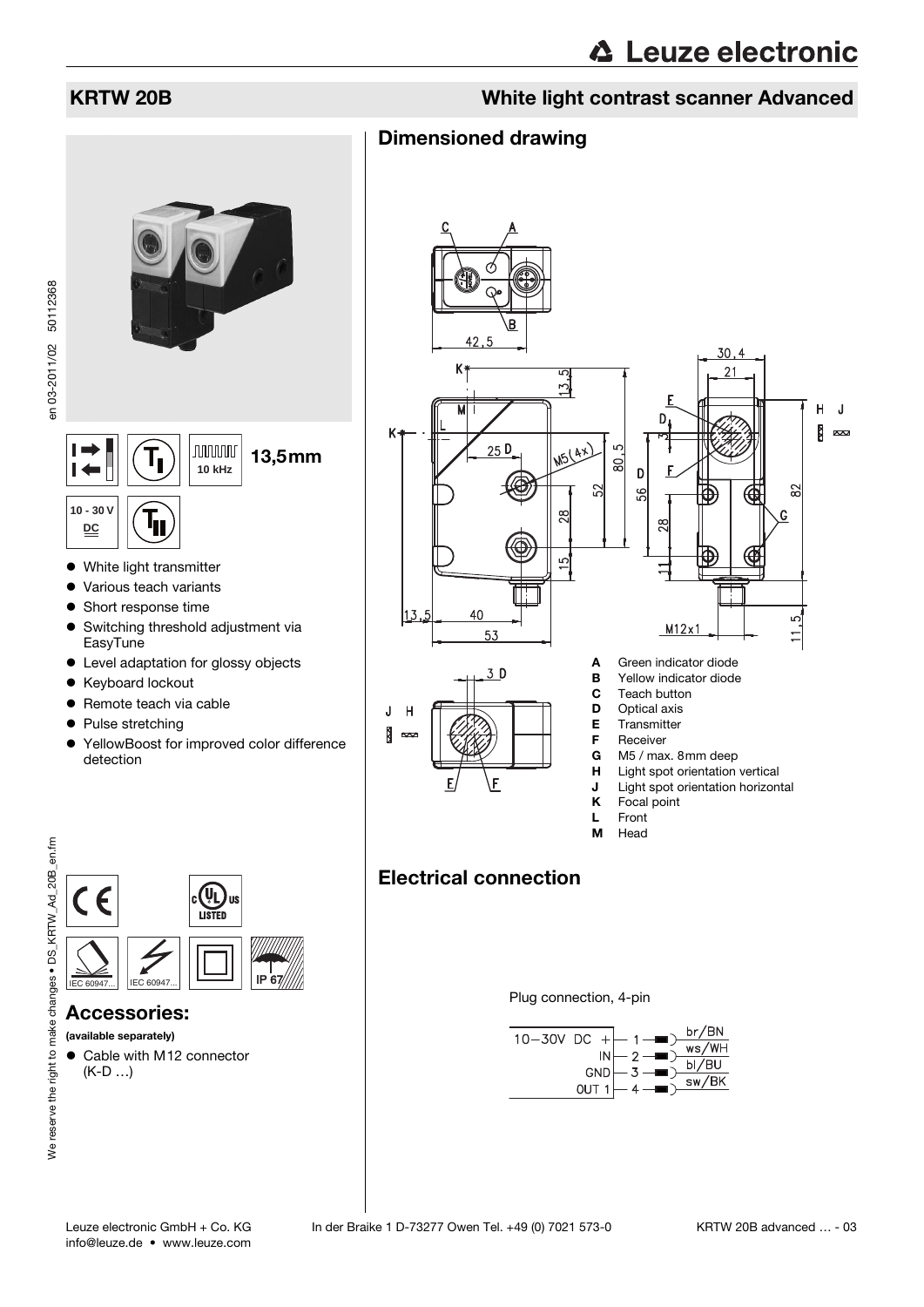## KRTW 20B

| <b>Specifications</b>                                                                                                                                                                                                                                                                                                                |                                                                                                                                                                                                                                                                                                                                   | <b>Tables</b>                                                                                                                                                                                                 |
|--------------------------------------------------------------------------------------------------------------------------------------------------------------------------------------------------------------------------------------------------------------------------------------------------------------------------------------|-----------------------------------------------------------------------------------------------------------------------------------------------------------------------------------------------------------------------------------------------------------------------------------------------------------------------------------|---------------------------------------------------------------------------------------------------------------------------------------------------------------------------------------------------------------|
| <b>Optical data</b><br>Scanning range 1)<br>Light spot dimensions<br>Optical outlet<br>Light spot orientation<br>Light source <sup>2)</sup><br>Wavelength                                                                                                                                                                            | 13,5mm $\pm$ 3mm (from housing front edge)<br>in RUN-Mode 1.5mm x 4mm (at a distance of 13,5mm)<br>in Teach-Mode 1.5mm x 4mm (at a distance of 13,5mm)<br>front or head (see dimensioned drawing)<br>vertical or horizontal (see dimensioned drawing)<br>LEDs (red, green, blue)<br>640nm, 525nm, 470nm                           |                                                                                                                                                                                                               |
| Timing of the sensor<br>Internal switching frequency<br>Internal response time<br>Response jitter, internal<br>Repeatability <sup>3)</sup><br>Delay before start-up<br>Conveyor speed during teach<br>Teach process<br>Teach delay<br>Electrical data<br>Operating voltage $U_R$ <sup>4)</sup><br>Residual ripple<br>Output/function | 10 <sub>kHz</sub><br>$50\,\mu s$<br>$20µ$ s<br>$0.02 \,\mathrm{mm}$<br>$\leq 300$ ms<br>$\leq$ 0.1 m/s for a mark width of 1 mm<br>static 2-point or dynamic 2-point<br>$\leq 10$ ms<br>10  30 VDC (incl. residual ripple)<br>≤ 15% of U <sub>B</sub><br>/2 Pin 4: GND if mark is detected<br>/4 Pin 4: $U_B$ if mark is detected |                                                                                                                                                                                                               |
| Signal voltage high/low<br>Output current<br>Open-circuit current                                                                                                                                                                                                                                                                    | $\geq (U_B - 2\sqrt{V}) \leq 2V$<br>max. 100mA<br>$\leq$ 25 mA                                                                                                                                                                                                                                                                    | <b>Diagrams</b>                                                                                                                                                                                               |
| Indicators<br>Green LED in continuous light<br>Green and yellow LED flashing at 3Hz<br>Green and yellow LED flashing at 8Hz<br>Green LED off and yellow LED flashing<br>at 8Hz<br>Yellow LED in continuous light<br>Transmitter LEDs flashing at 8Hz                                                                                 | ready<br>teach event active<br>teaching error<br>sensor error<br>mark detected (dependent on the teach sequence)<br>teaching error                                                                                                                                                                                                |                                                                                                                                                                                                               |
| Mechanical data<br>Front mount<br>Through-hole mount<br>Optics cover<br>Weight                                                                                                                                                                                                                                                       | M5, Stainless steel, (AISI 316L),<br>penetration depth max. 5.5mm, max. tightening torque = 2Nm<br>M5, glass fiber reinforced, max. tightening torque = $2Nm$<br>glass<br>50g                                                                                                                                                     |                                                                                                                                                                                                               |
| Connection type                                                                                                                                                                                                                                                                                                                      | M <sub>12</sub> connector, 4-pin                                                                                                                                                                                                                                                                                                  | <b>Remarks</b>                                                                                                                                                                                                |
| Environmental data<br>Ambient temp. (operation/storage)<br>Protective circuit 5)<br><b>VDE</b> safety class<br>Protection class<br>LED class<br>Standards applied<br>Certifications                                                                                                                                                  | -30 °C  +55 °C/-30 °C  +70 °C<br>2, 3<br>$\mathbf{II}$<br>IP 67<br>1 (acc. to EN 62471)<br>IEC 60947-5-2<br>UL 508 4)                                                                                                                                                                                                             | • Approved purpose:<br>This product may only be<br>used by qualified person-<br>nel and must only be used<br>for the approved purpose.<br>This sensor is not a safety                                         |
| <b>Options</b><br>Input pin 2<br><b>Function characteristics</b><br>Input active/not active<br>Output pin 4<br>Line-teach active<br>Error after line-teach<br>1) Scanning range: recommended range with performance reserve<br>2) Average life expectancy 100,000h at an ambient temperature of 25°C                                 | keyboard lockout / line teach / pulse stretching<br>$\geq$ 8V/ $\leq$ 2V or not connected<br>2Hz at switching output<br>2Hz at switching output                                                                                                                                                                                   | sensor and is not to be<br>used for the protection of<br>persons<br>• With glossy objects, the<br>sensor is to be fastened at<br>an inclination of<br>approx. $10^{\circ}$ relative to the<br>object surface. |



2) Average life expectancy 100,000h at an ambient temperature of 25°C 3) At conveyor speed 1m/s 4) For UL applications: for use in class 2 circuits according to NEC only

5) 2=polarity reversal protection, 3=short-circuit protection for all transistor outputs

10 °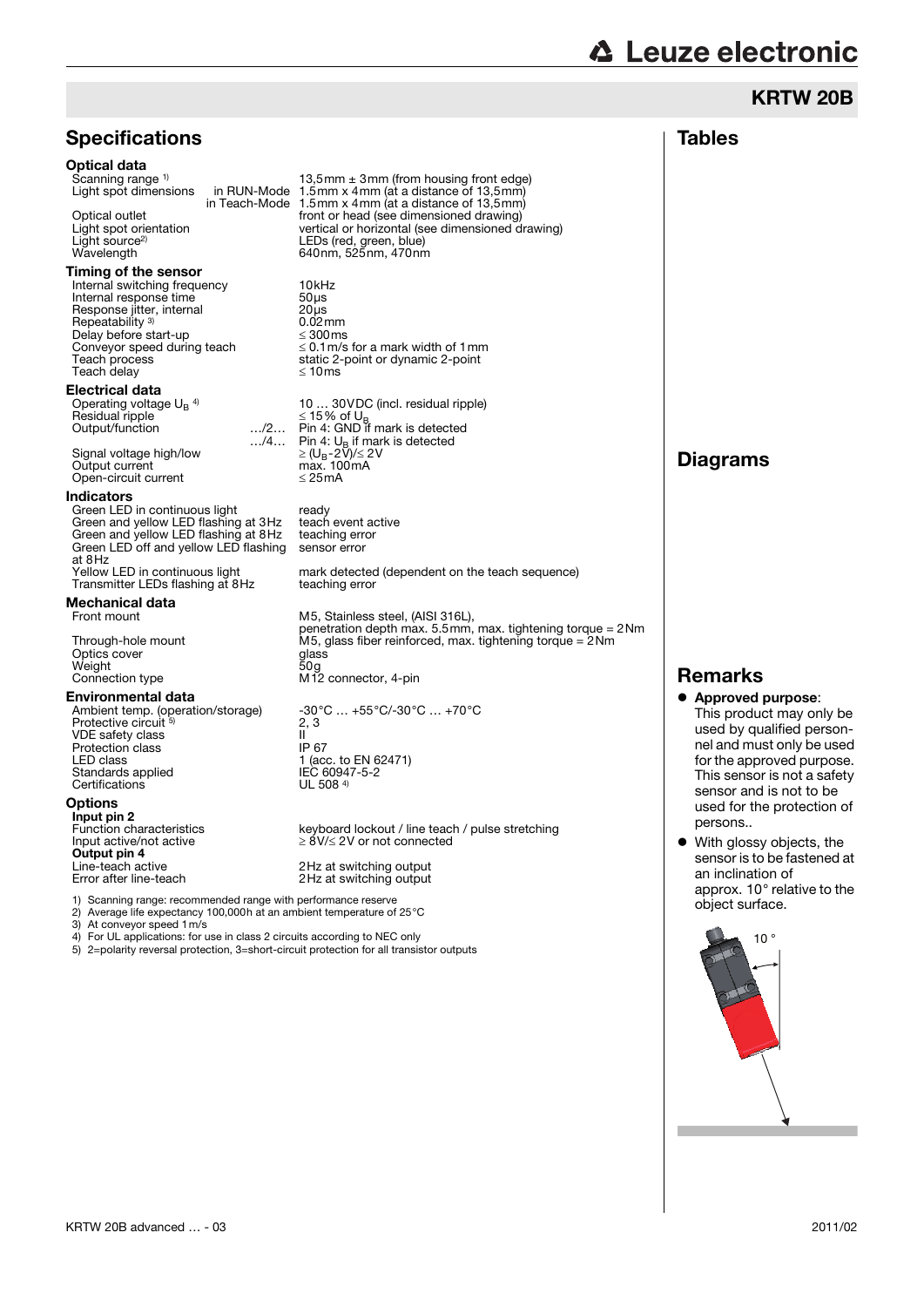# KRTW 20B White light contrast scanner Advanced

# Order guide

| <b>Selection table</b><br>Equipment $\blacklozenge$ | Order code $\rightarrow$                                           | -S12<br>21<br>1621<br>4<br>5011<br>20B/4<br>KRTW 2<br>Part No. | -S12<br><b>KRTW 20B/2.4121</b><br>Part No. 50111623 | -S12<br><b>KRTW 20B/4.5121</b><br>Part No. 50111622 | -S12<br>KRTW 20B/2.5121<br>Part No. 50111624 | $-512$<br>KRTW 20B/4.6121<br>Part No. 50111770 |
|-----------------------------------------------------|--------------------------------------------------------------------|----------------------------------------------------------------|-----------------------------------------------------|-----------------------------------------------------|----------------------------------------------|------------------------------------------------|
| <b>Transmitter color</b>                            | white light                                                        |                                                                |                                                     |                                                     |                                              |                                                |
|                                                     | RGB (red, green, blue)                                             |                                                                |                                                     |                                                     |                                              |                                                |
| Optical outlet                                      | front                                                              |                                                                |                                                     | ●                                                   | $\bullet$                                    |                                                |
|                                                     | head                                                               |                                                                |                                                     |                                                     |                                              |                                                |
| Light spot<br>orientation                           | vertical                                                           |                                                                | ●                                                   |                                                     |                                              |                                                |
|                                                     | horizontal                                                         |                                                                |                                                     |                                                     |                                              |                                                |
| Output (OUT 1)                                      | PNP transistor output                                              |                                                                |                                                     |                                                     |                                              |                                                |
|                                                     | NPN transistor output                                              |                                                                |                                                     |                                                     |                                              |                                                |
|                                                     | push-pull switching output                                         |                                                                |                                                     |                                                     |                                              |                                                |
|                                                     | IO-Link COM2                                                       |                                                                |                                                     |                                                     |                                              |                                                |
| Input (IN)                                          | teach input                                                        | ●                                                              |                                                     |                                                     |                                              |                                                |
| <b>Teach process</b>                                | static 1-point                                                     |                                                                |                                                     |                                                     |                                              |                                                |
|                                                     | static 2-point                                                     |                                                                |                                                     |                                                     |                                              |                                                |
|                                                     | dynamic 2-point                                                    |                                                                |                                                     |                                                     |                                              |                                                |
| Response time /<br>Switching                        | 50µs / 10kHz                                                       | ●                                                              | ●                                                   | ●                                                   |                                              |                                                |
|                                                     | $83\mu s / 6kHz$                                                   |                                                                |                                                     |                                                     |                                              |                                                |
| Configuration                                       | switching threshold adjustment with EasyTune via teach button      |                                                                |                                                     |                                                     |                                              |                                                |
|                                                     | remote teach, keyboard lockout and pulse stretching via pin 2      |                                                                |                                                     |                                                     |                                              |                                                |
|                                                     | teach level 1, teach-level 2 and pulse stretching via teach button |                                                                |                                                     |                                                     |                                              |                                                |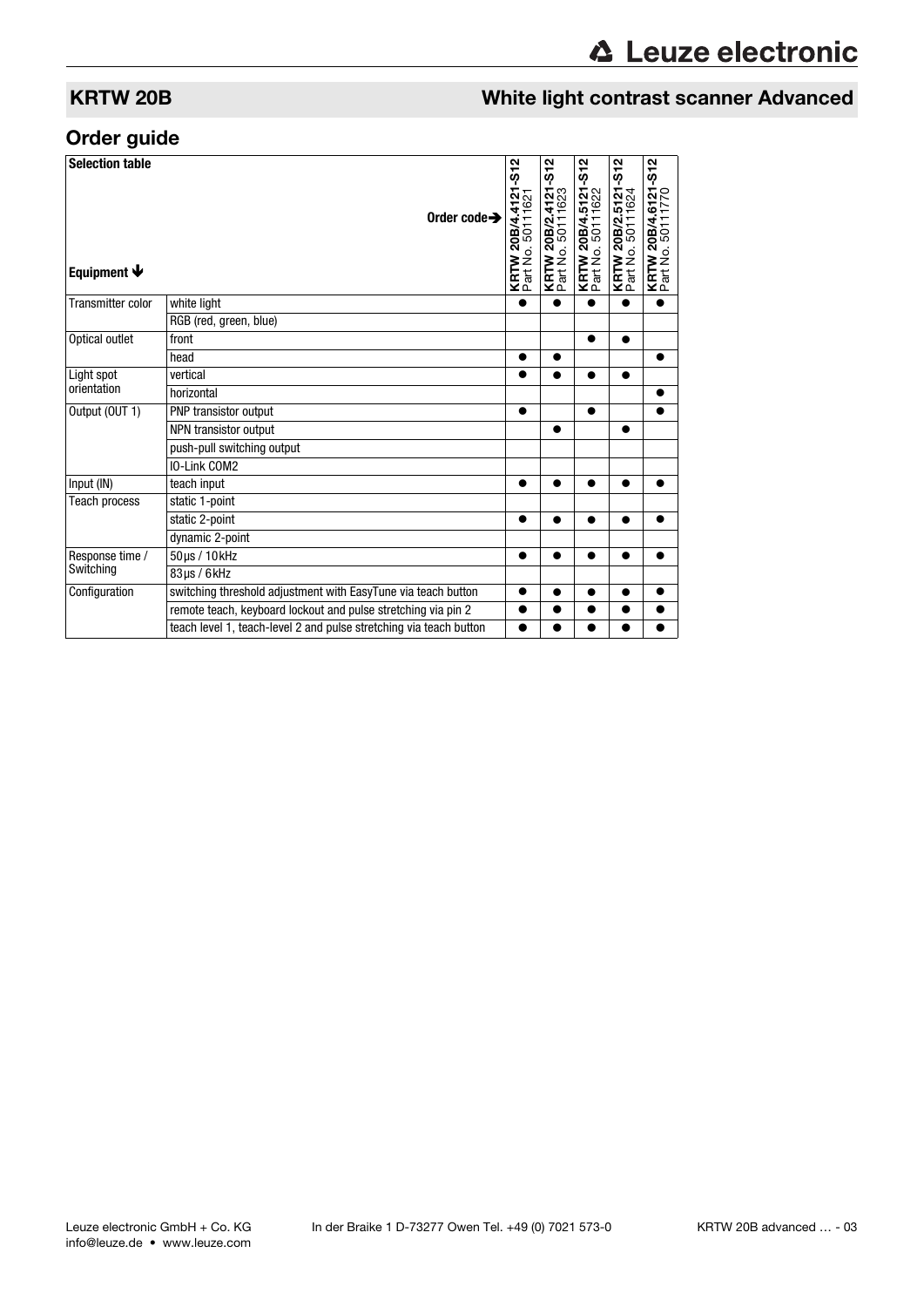# KRTW 20B

## Static 2-point teach

Suitable for manual positioning of the marks (availability dependent on sensor type).

Switching threshold in center:



# Dynamic 2-point teach

Suitable for marks moved during automated machine processes (availability dependent on sensor type).

#### Switching threshold in center











Measurement window closes.

Briefly press teach button. Sensor in RUN mode.<br>Yellow LED is off.



Switching threshold is set near the mark.







Value for mark is accepted.

Switching threshold is set near the mark.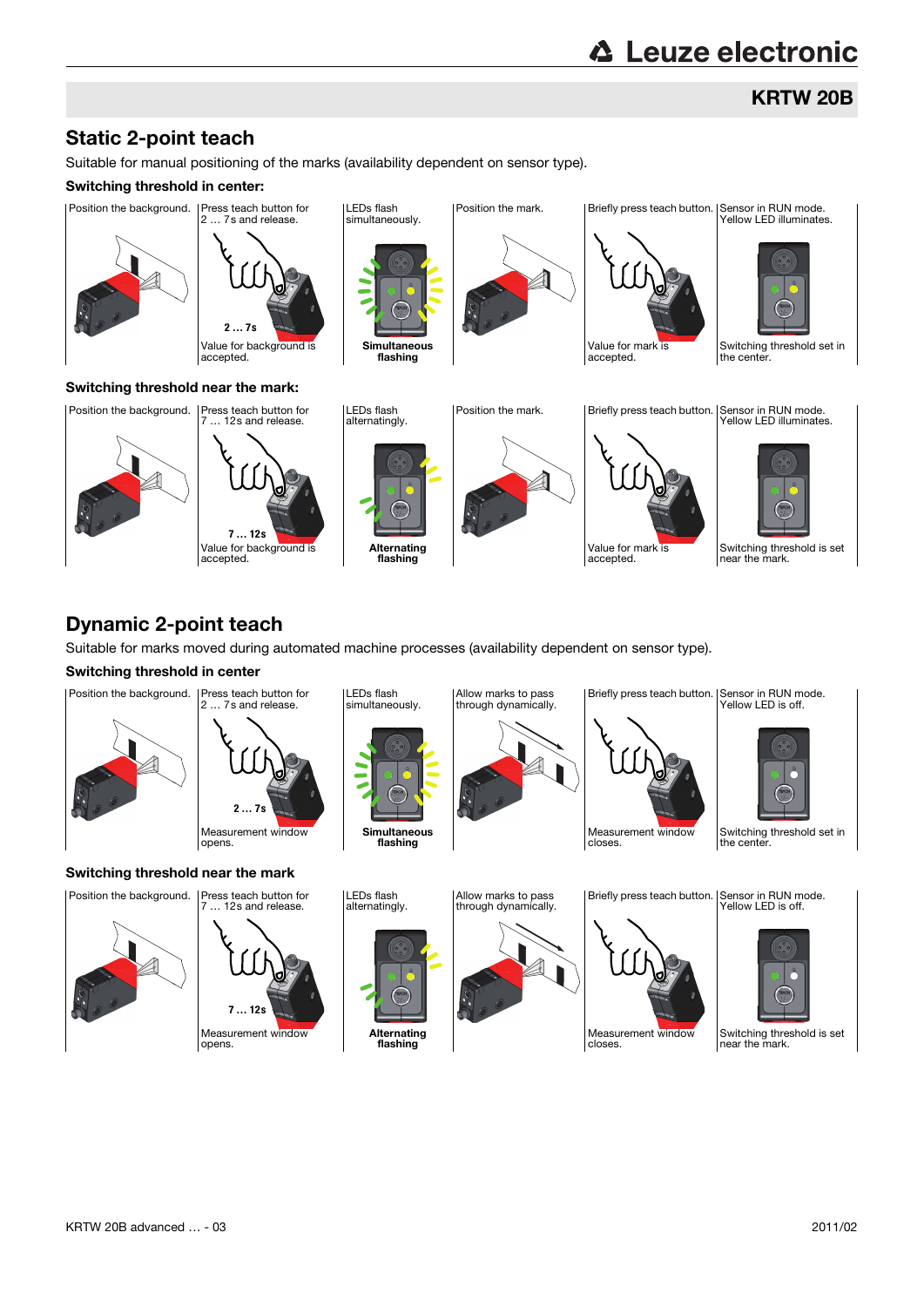## KRTW 20B White light contrast scanner Advanced

### Switching threshold diagrams

#### Static 2-point teach

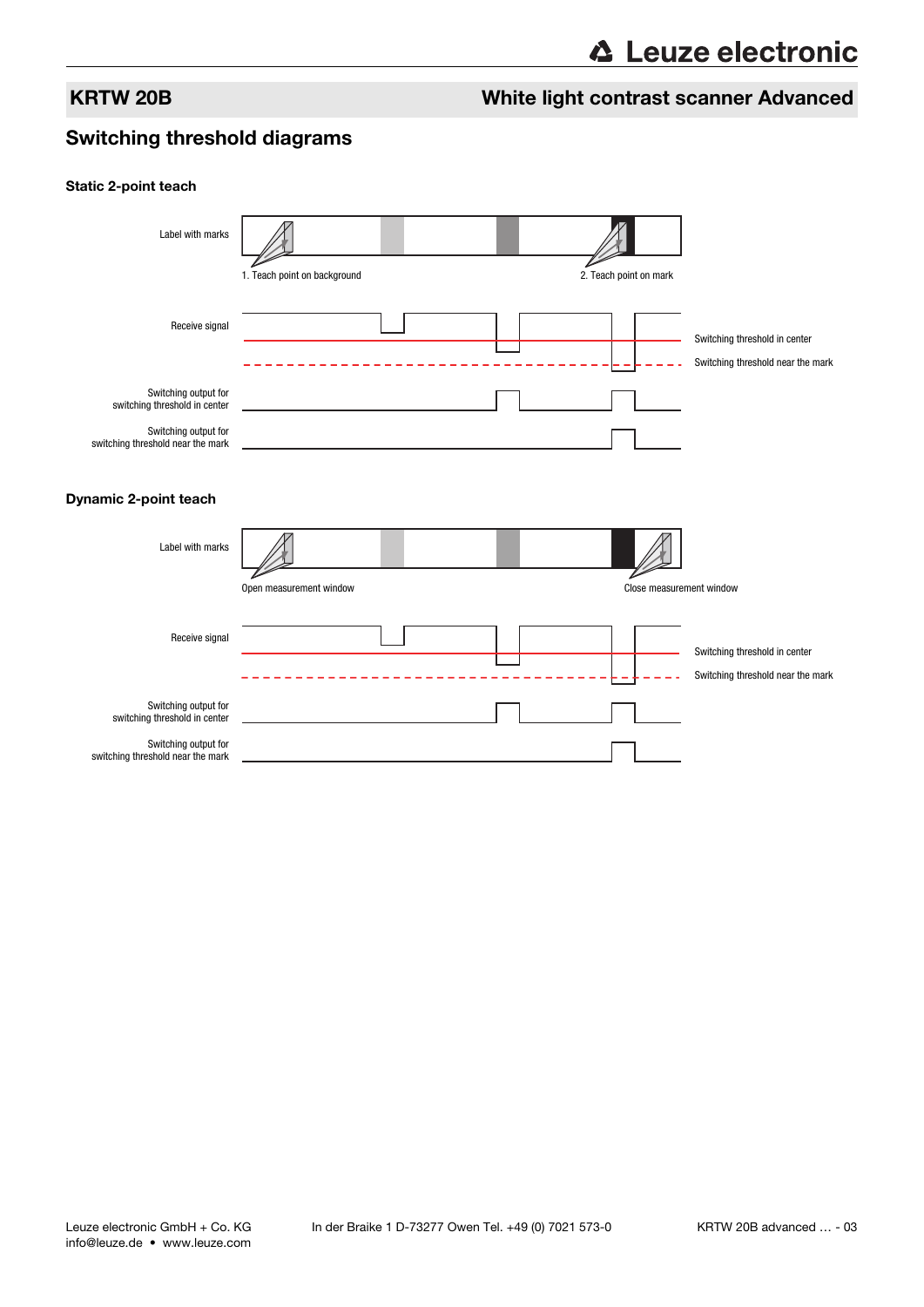# KRTW 20B

# Pulse stretching option

#### Switching pulse stretching on or off:



## "EasyTune" option - fine tuning of the switching threshold

Following power-on and completed teach event: Green LED illuminates continuously (ready)

Increasing the switching threshold:

Yellow LED on/off continuously (mark detected/not detected)

#### Long press of the button = large force expenditure = **2-point teach** increase switching threshold Label with marks Each press of the button with a dura- $7$  1. Teach point on background  $\quad$   $7\,$  2. Teach point on mark tion between 200ms and 2s increments the switching threshold. Receive signal T Increase the switching threshold Switching threshold **Green** LED flashes **briefly once 200ms … 2s** A press of the button is acknowledged by a single, brief **flash of the**<br>**green LED** – the new switching threshold is now valid. Reducing the switching threshold: Short press of the button = small force expenditure = reduce switching threshold **2-point teach** Label with marks Each press of the button with a duration between 2ms and 200ms decre- $\overline{7}$  1. Teach point on background  $\overline{7}$  2. Teach point on mark ments the switching threshold. Receive signal ו ר Switching threshold **Reduce the switch-**<br>Reduce the switching threshold **Green** LED flashes **briefly once 2ms … 200ms** A press of the button is acknowledged by a single, brief flash of the **green LED** – the new switching<br>threshold is now valid.

If the upper or lower end of the adjustment range is reached, the green and yellow LEDs flash at a considerably higher frequency of 8Hz for the duration of one second.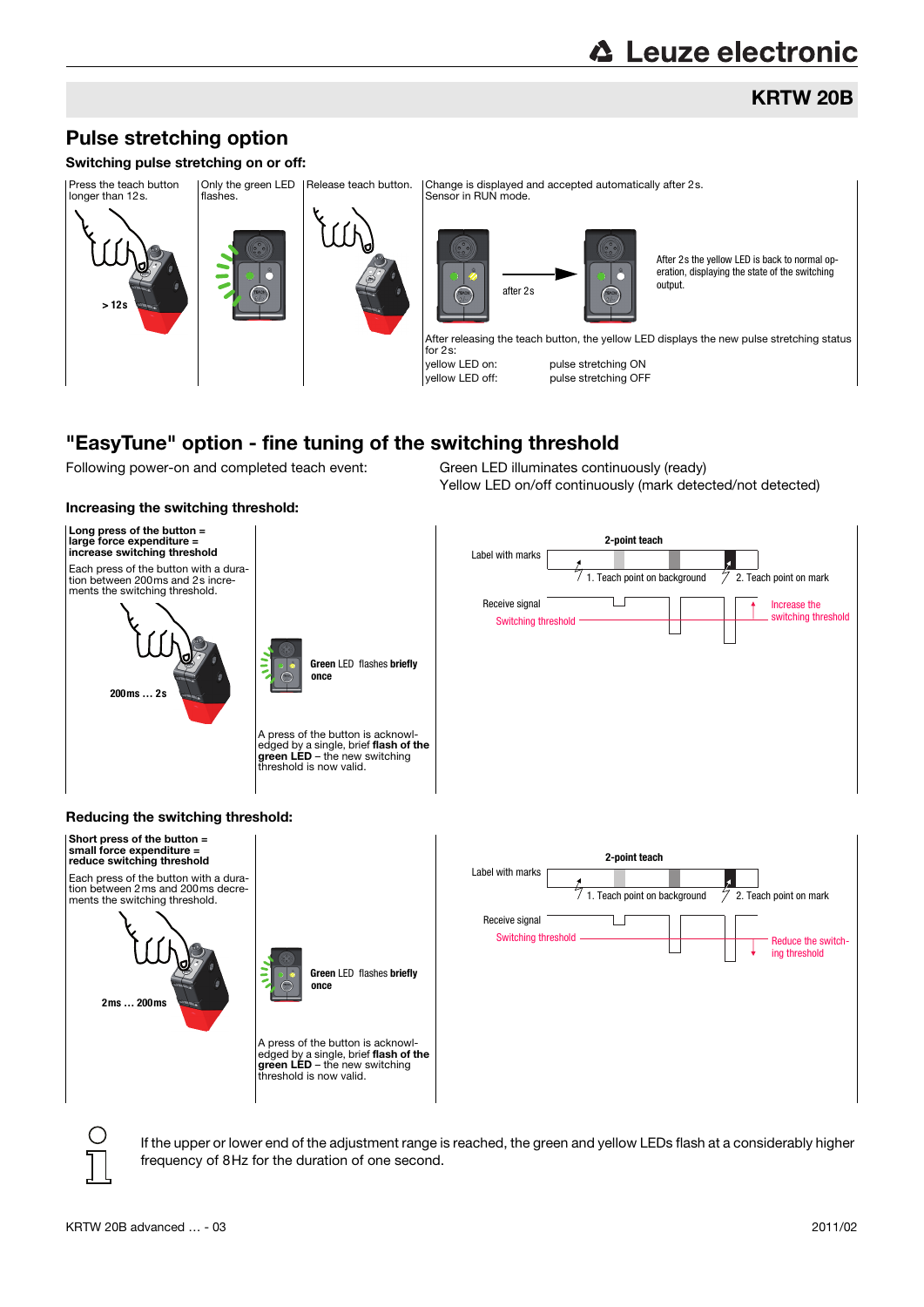### KRTW 20B White light contrast scanner Advanced

#### Sensor adjustments via the input IN (Pin 2)



The following description applies to PNP switching logic! Signal level  $LOW \leq 2V$ 

Signal level HIGH  $\geq$  (U<sub>B</sub>-2V)

With the NPN models, the signal levels are inverted!

#### Switching threshold in center / standard sensitivity



#### Switching threshold near the mark / high sensitivity



#### Pulse stretching ON



#### Pulse stretching OFF



## Locking the teach button via the input IN (Pin 2)



A static HIGH signal  $( \geq 20 \,\text{ms})$  at the teach input locks the teach button on the sensor if required, such that no manual operation is possible (e.g., protection from erroneous operation or manipulation).

If the teach input is not connected or if there is a static low signal, the button is unlocked and can be operated freely.